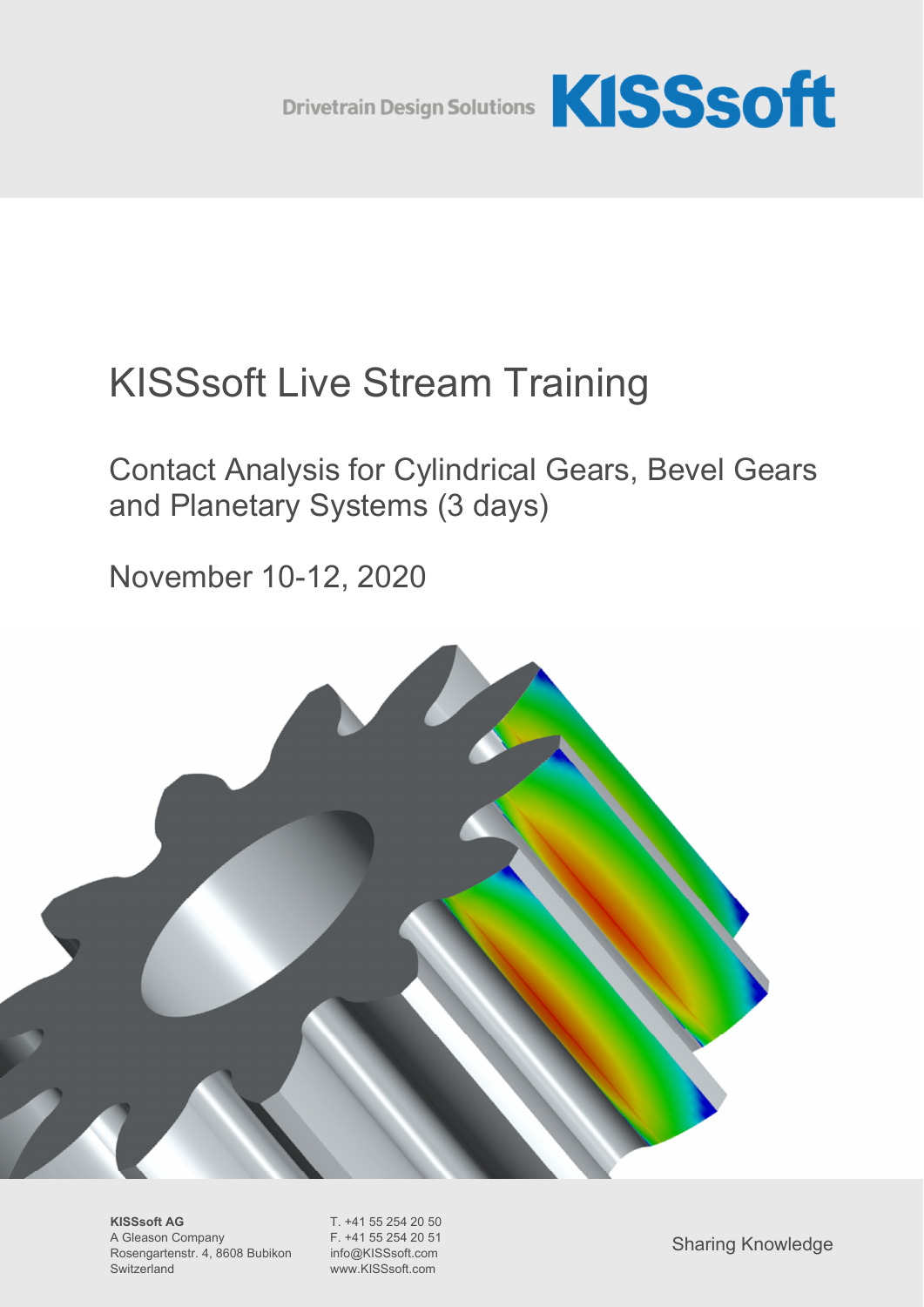## Day 1 - November 10, 2020

| $08:30 - 08:45$  | Welcome                                                                                 |
|------------------|-----------------------------------------------------------------------------------------|
| $08:45 - 10:10$  | Face load factor according to ISO 6336-1 (Method C, Annex E) Part 1                     |
| $10:10 - 10:30$  | <b>Break</b>                                                                            |
| $10:30 - 12:00$  | Face load factor according to ISO 6336-1 (Method C, Annex E) Part 2                     |
| <b>Exercises</b> | "Tooth trace modification on a gear pair"<br>"Flank line optimization with load cycles" |

16:00 – 17:00 Questions

## Day 2 - November 11, 2020

| $08:30 - 08:40$  | Summary day 1                                                                        |
|------------------|--------------------------------------------------------------------------------------|
| $08:40 - 10:10$  | Contact analysis: Theory of contact stiffness calculation; how to use it in KISSsoft |
| $10:10 - 10:30$  | Break                                                                                |
| $10:30 - 12:00$  | Contact analysis: interpretation of results; profile modifications Part 1            |
| <b>Exercises</b> | "Profile modification on a gear pair"                                                |
| $16:00 - 17:00$  | Questions                                                                            |

## Day 3 - November 12, 2020

| $08:30 - 08:40$  | Summary day 2                                                             |
|------------------|---------------------------------------------------------------------------|
| $08:40 - 10:10$  | Contact analysis: interpretation of results; profile modifications Part 2 |
| $10:10 - 10:30$  | Break                                                                     |
| $10:30 - 12:00$  | Contact analysis: Planetary and bevel gears                               |
| <b>Exercises</b> | "Profile Modification Optimization"                                       |
| $16:00 - 17:00$  | Questions                                                                 |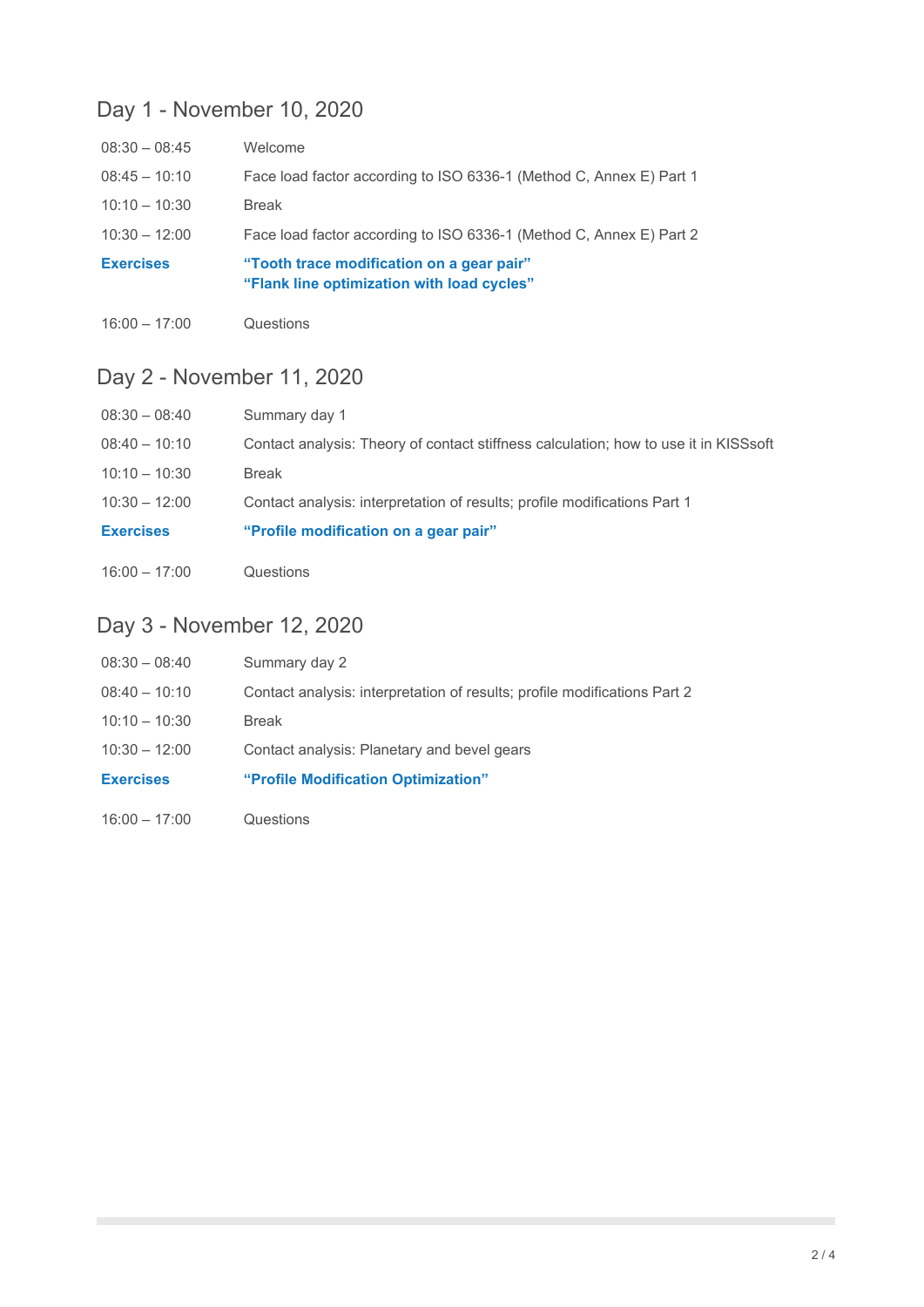## Topics in the "Theory" Part

#### Introduction to the Theory of Face Load Calculation

- Face load factor KHβ according to ISO 6336-1, Appendix E
- Taking into account manufacturing allowances in KHβ calculation according to ISO 6336-1, Appendix E
- **Importance of tooth pair spring stiffness**
- Characteristics of tooth pair spring stiffness according to ISO 6336-1
- Use of face load factors in load spectrum calculation

#### Theory of Stiffness Calculation

- Tooth pair spring stiffness according to the Weber/Banaschek analytical method
- **Importance of system, tangent and secant stiffness**
- **Possible methods for calculating contact stiffness**
- **Importance of the correction coefficient for Hertzian stiffness**
- **Differences to the FE approach and comparison with other programs commonly used in Germany**
- Defining the slice coupling factor
- **Approximation and effects of helical gear teeth**
- **•** Defining the border weakening factor and its consequences on the buttressing effect

#### Interpretation of the most important Results

- **Importance and interpretation of the transmission error**
- **Effect of transverse contact ratio and overlap ratio on the transmission error**
- **IDENTIFICATE:** Identification of entry and exit impact
- Meaning of change of normal angle at the beginning of the profile modification
- How to identify and resolve numerical problems
- **Importance and interpretation of the progressions of normal force, stress and kinematics**